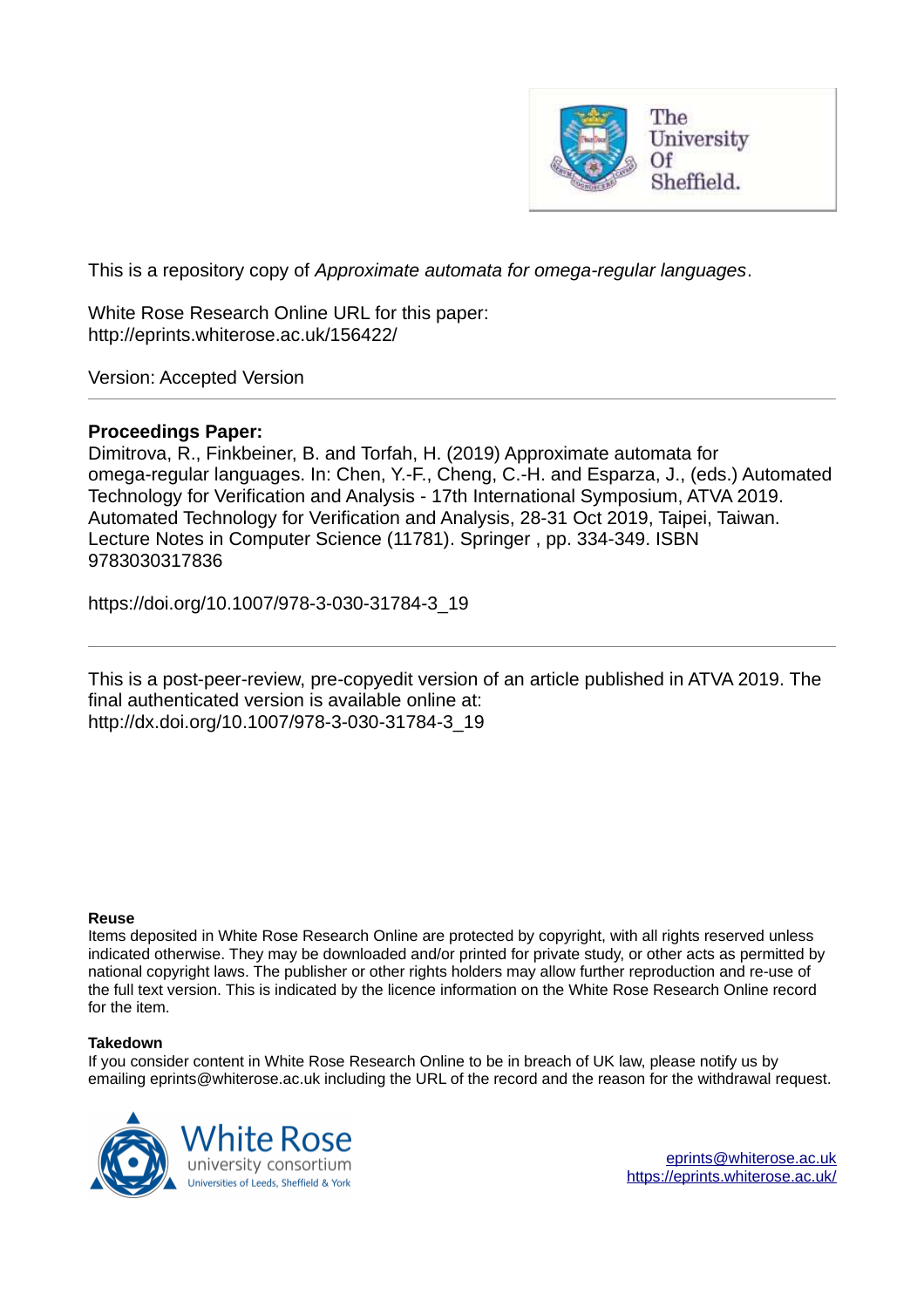# Approximate Automata for Omega-regular Languages<sup>\*</sup>

Rayna Dimitrova<sup>1</sup>, Bernd Finkbeiner<sup>2</sup>, and Hazem Torfah<sup>2</sup>

<sup>1</sup> University of Leicester <sup>2</sup> Saarland University

Abstract. Automata over infinite words, also known as  $\omega$ -automata, play a key role in the verification and synthesis of reactive systems. The spectrum of  $\omega$ -automata is defined by two characteristics: the *acceptance*  $condition (e.g. Büchi or parity)$  and the *determinism*  $(e.g., deterministic)$ or nondeterministic) of an automaton. These characteristics play a crucial role in applications of automata theory. For example, certain acceptance conditions can be handled more efficiently than others by dedicated tools and algorithms. Furthermore, some applications, such as synthesis and probabilistic model checking, require that properties are represented as some type of deterministic  $\omega$ -automata. However, properties cannot always be represented by automata with the desired acceptance condition and determinism.

In this paper we study the problem of approximating linear-time properties by automata in a given class. Our approximation is based on preserving the language up to a user-defined precision given in terms of the size of the finite lasso representation of infinite executions that are preserved. We study the state complexity of different types of approximating automata, and provide constructions for the approximation within different automata classes, for example, for approximating a given automaton by one with a simpler acceptance condition.

# 1 Introduction

The specification of linear-time properties is a key ingredient of all typical frameworks for the verification and synthesis of reactive systems. The application of both automata-theoretic and symbolic algorithms requires that specifications are translated to some kind of  $\omega$ -automata. Depending on the considered problem, or on the applied methods and tools, there are often constraints on the type of the resulting automaton, that is, on its acceptance condition, and on whether it is deterministic or not. For example, while for model checking of non-stochastic systems it suffices to consider nondeterministic Büchi automata, synthesis and

<sup>⋆</sup> This work was partially supported by the German Research Foundation (DFG) as part of the Collaborative Research Center Methods and Tools for Understanding and Controlling Privacy (CRC 1223) and the Collaborative Research Center Foundations of Perspicuous Software Systems (TRR 248, 389792660), and by the European Research Council (ERC) Grant OSARES (No. 683300).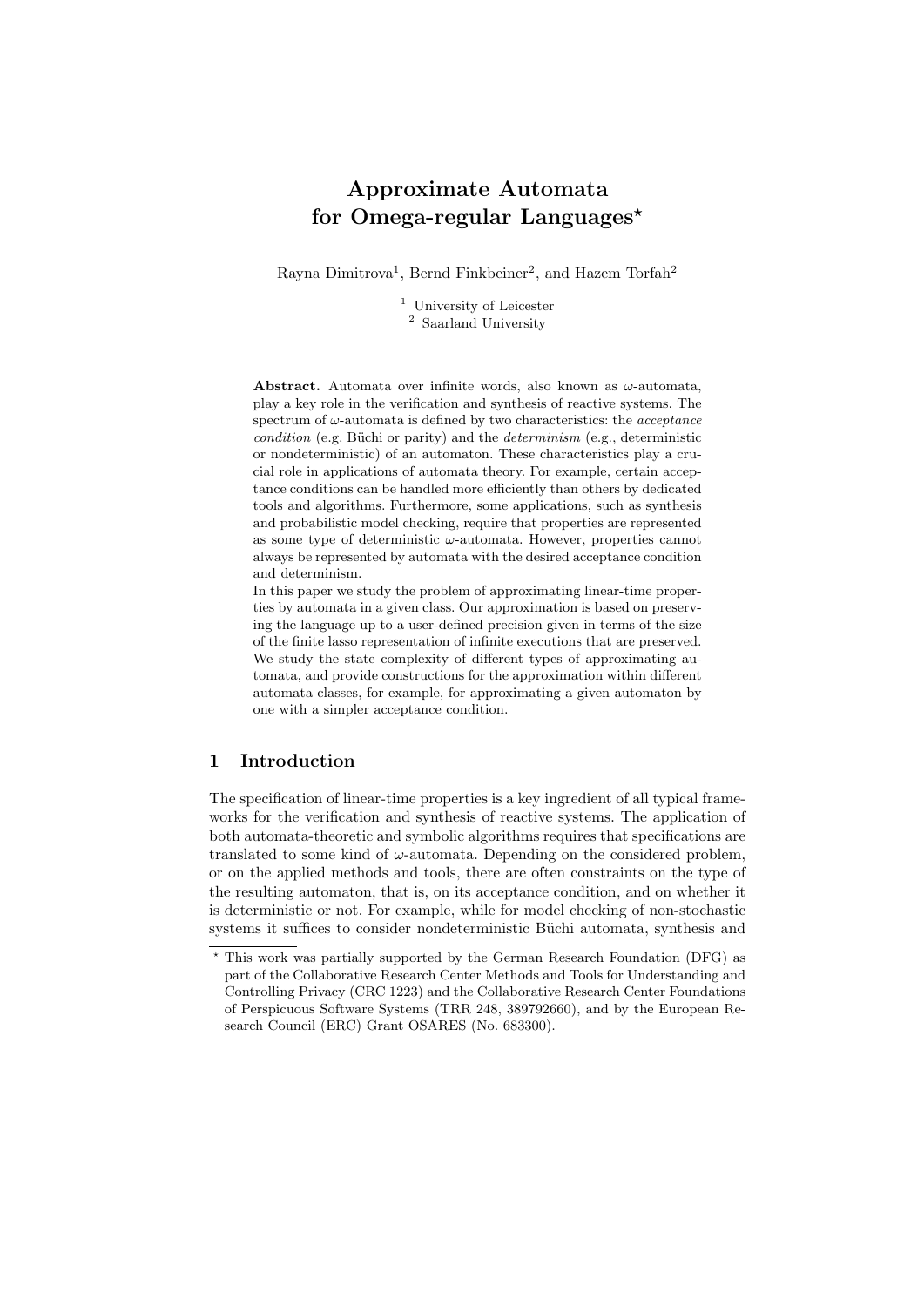probabilistic model checking require deterministic automata (e.g., deterministic parity automata). Furthermore, it is often the case that efficient specialized methods and tools exist for specific classes of automata i.e., specific acceptance conditions. For instance, efficient synthesis algorithms exist for the class  $GR(1)$ of linear-time temporal logic specifications [2], which defines properties that are expressible as deterministic parity automata with three colors.

Finding an equivalent automaton with a simpler acceptance condition is not always possible. The canonical example is the property defined by the lineartime temporal logic (LTL) formula  $\Diamond \Box p$ , for which no deterministic Büchi automaton exists. A more interesting example is given by the LTL formula  $\varphi = (\Box \Diamond p \to \Box \Diamond q) \land (\Box \Diamond r \to \Box \Diamond s)$ , which requires that if the proposition  $p$  holds infinitely often then the proposition  $q$  should hold infinitely often as well, and the same for the propositions  $r$  and  $s$ . Requirements of this form occur often in the synthesis of reactive systems, but the formula  $\varphi$  cannot be represented by a deterministic parity automaton with three colors, and cannot be transformed to a formula in the efficient class of  $GR(1)$  specifications. Moreover, automata with simpler acceptance conditions can often be larger in size than automata with more general acceptance conditions. For instance, there are languages for which deterministic Streett automata are exponentially smaller than nondeterministic Büchi automata [17].

Motivated by this, we study the problem of approximating linear-time properties (respectively  $\omega$ -automata) by automata in a given class (respectively automata from a given subclass). The choice of language approximation is inspired by applications in bounded model checking [5] and bounded synthesis [9]. These methods are based on the observation that for finite-state systems, it suffices to consider lasso-shaped executions of bounded size. Our approximation exploits the same idea for the construction and transformation of automata. Furthermore, equivalent  $\omega$ -regular languages share the same set ultimately-periodic words [4], and thus lasso-shaped words of bounded size provide an approximation to this set of words, one that improves when considering larger bounds on the size of lassos.

Given an  $\omega$ -language L and a bound  $n \in \mathbb{N}$ , we consider the language  $L_n$  of the ultimately-periodic words in L representable in the form  $u \cdot v^{\omega}$ , and where  $|u \cdot v| \leq n$ . That is, the language  $L_n \subseteq L$  consists of the words in L representable as lassos of length n or smaller. We are then interested in approximations of L that are precise with respect to the language  $L_n$ , termed *n*-lasso-precise approximations.

We study the properties of  $n$ -lasso-precise approximations across the three dimensions of the complexity of the automata for such languages: size, acceptance condition, and determinism. More precisely, we establish worst case bounds, in terms of  $n$ , on the size of automata for  $n$ -lasso-precise approximations. We also show that we can approximate a parity automaton with  $m$  colors by one with  $m' < m$  colors, with at most polynomial increase in the size of the automaton. For example, considering the formula  $\varphi$  above, if we underapproximate the language of  $\varphi$  with a language that is precise with respect to the set of words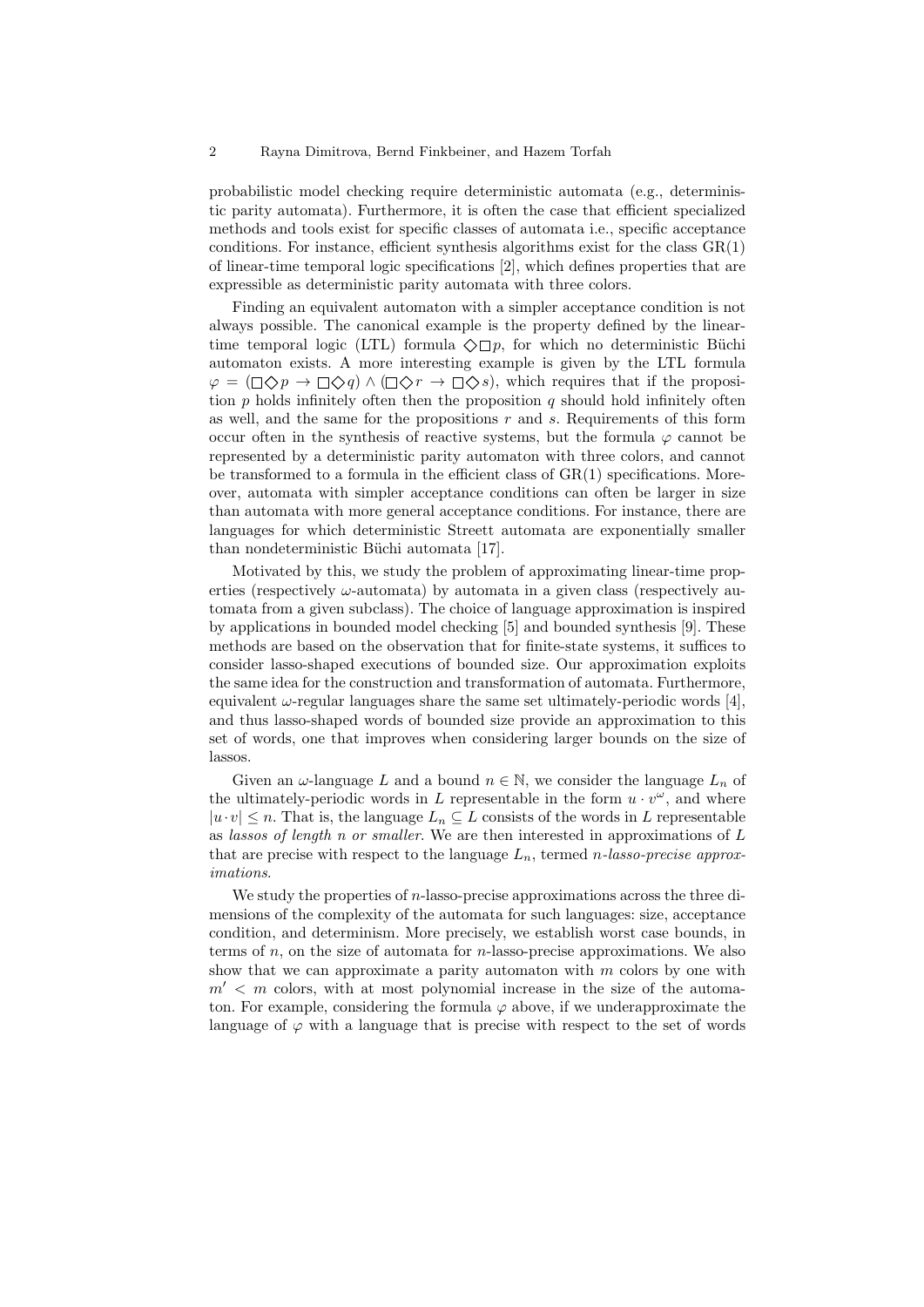representable by lassos of length  $n$  for a fixed  $n$ , we can represent the resulting language by a safety automaton (a parity automaton with one color). Furthermore, if, for example,  $n = 2$  the resulting automaton has 4 states, while the minimal deterministic parity automaton for the language of  $\varphi$  has 95 states and 10 colors. We also study the approximation of nondeterministic by deterministic automata, and show that the worst-case exponential blow-up in the size is unavoidable for n-lasso-precise approximations.

As another example, consider the property described by the LTL formula  $({\diamond} \cap p) \wedge (\neg {\diamond} q)$ , where p and q are some atomic propositions. This is a conjunction of a stability property and a liveness property, which is also not expressible in the fragment  $GR(1)$ . We can approximate this property by an *n*-lasso-precise deterministic Büchi automaton, enabling the application of efficient synthesis tools. Most importantly, unlike existing approaches, our method is not limited to approximating liveness properties by safety properties, which benefits the precision of the approximation.

The paper is structured as follows. In Section 2 we start with a short background on linear-time properties and  $\omega$ -automata. In Section 3 we introduce the notion of n-lasso-precise approximation of linear-time temporal properties, and present all relevant automata constructions for these approximations. Here, we establish property-independent upper and lower bounds on the size of  $\omega$ automata for n-lasso-precise approximations, and study the overhead in terms of size incurred when approximating an automaton by one with a simpler acceptance condition. In Section 4 we show that the problem of computing lassoprecise automata of bounded size for properties given as LTL formulas is in  $\Sigma_2^P$ . In Section 5 we conclude our results with a discussion on our approach and its potential for the development of new verification and synthesis algorithms.

Related Work. Our definition of bounded lasso-precise approximation is motivated by bounded model checking [5], bounded synthesis [9], synthesis for bounded environments [6], and synthesis of approximate implementations [15]. We extend these ideas of focusing on small counterexamples, small implementations, or bounded-state environments, respectively, to the realm of specifications.

The structural complexity of  $\omega$ -automata has been studied in [3, 14], where the acceptance conditions of deterministic automata are related to their complexity. Here, on the other hand, we study complexity questions in the context of language approximations.

There is a rich body of work on the minimization of Büchi automata. Typical approaches, such as [8, 12, 21] are based on merging states according to simulation and bisimulation relations. In [7] the authors propose a SAT-solver based minimization method. All these approaches consider language equivalence, while in this paper we study language approximation.

Reducing the size of automata by language approximation has been studied in the context of languages over finite words. The approach in [10] fixes a bound in the number of the states of a deterministic finite automaton for a safety language, and computes an automaton within that bound that approximates the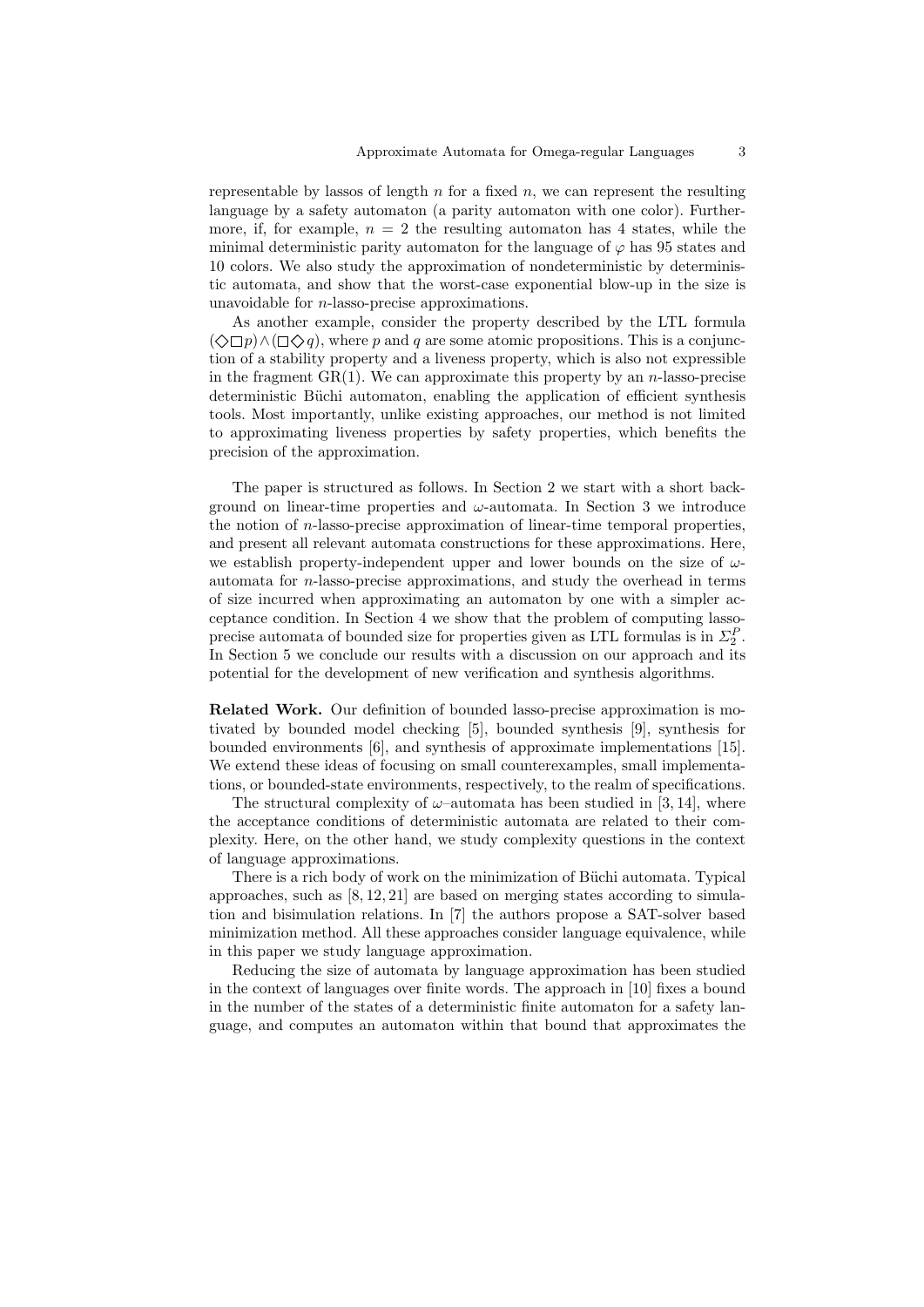original language. In addition to the fact that their method applies to languages over finite words, the key difference to our work is that while their goal is to optimize precision within a state budget, we approximate automata with ones with simpler acceptance conditions that guarantees a desired precision. In descriptive complexity, there is a related notion to our  $n$ -lasso precision, which is the notion of the automaticity [20] of a language which is the size of the minimal automaton that is precise for that language on words of length up to a given bound n. As automaticity is defined for finite-word languages,  $n$ -lasso precision can be seen as lifting these ideas to  $\omega$ -languages.

The approximation of  $\omega$ -regular properties by ones with simpler acceptance conditions has not been, to the best of our knowledge, systematically studied so far. Standard approaches, such as [19, 1], approximate liveness and other temporal properties via safety properties. In contrast, our approximation allows us to approximate temporal properties with other temporal properties that are not necessarily safety.

# 2 Preliminaries

Linear-time Properties and Lassos. A linear-time property  $\varphi$  over an alphabet  $\Sigma$ is a set of infinite words  $\varphi \subseteq \Sigma^{\omega}$ . Elements of  $\varphi$  are called models of  $\varphi$ . A lasso of length n over an alphabet  $\Sigma$  is a pair  $(u, v)$  of finite words  $u \in \Sigma^*$  and  $v \in \Sigma^+$ with  $|u \cdot v| = n$  that induces the ultimately-periodic word  $u \cdot v^{\omega}$ . We call  $u \cdot v$ the base of the lasso or ultimately-periodic word, and  $n$  the length of the lasso. The set  $Bases(\varphi, n)$  is the set of bases of lassos of length n that induce words that are models of  $\varphi$ .

For a bound  $n \in \mathbb{N}$ , we define the language  $L_n(\varphi) = \{ \sigma \in \Sigma^\omega \mid \exists u \cdot v \in \mathbb{N} \}$  $Bases(\varphi, n)$ .  $\sigma = u \cdot v^{\omega}$  as the language of models of  $\varphi$  that can be represented by lassos of length n. We call the elements of  $L_n(\varphi)$  the n-models of  $\varphi$ .

If a finite word  $w \in \Sigma^*$  is a prefix of a word  $\sigma \in \Sigma^* \cup \Sigma^\omega$ , we write  $w \preceq \sigma$ . For a language  $L \subseteq \Sigma^* \cup \Sigma^\omega$ , we define  $\text{Prefix}(L) = \{w \in \Sigma^* \mid \exists \sigma \in L : w \preceq \sigma\}$ as the set of all finite words that are prefixes of words in the language L. For a word  $w = \alpha_1 \alpha_2 \ldots \alpha_n \in \Sigma^*$  we define  $w(i) = \alpha_i$  for each  $i \in \{1, \ldots, n\}.$ 

Automata Over Infinite Words. A nondeterministic parity automaton over an alphabet  $\Sigma$  is a tuple  $\mathcal{A} = (Q, Q_0, \delta, \mu)$ , where Q denotes a finite set of states,  $Q_0 \subseteq Q$  denotes a set of initial states,  $\delta: Q \times \Sigma \to \mathcal{P}(Q)$  denotes a transition function that maps a state and an input letter to a set of states, and  $\mu: Q \rightarrow$  $C \subset \mathbb{N}$  is a coloring function with a finite set of colors C.

A run of  $\mathcal{A} = (Q, Q_0, \delta, \mu)$  on an infinite word  $\sigma = \alpha_1 \alpha_2 \cdots \in \Sigma^{\omega}$  is an infinite sequence  $\rho = q_0 q_1 q_2 ... \in Q^{\omega}$  of states such that  $q_0 \in Q_0$ , and for every  $i \in \mathbb{N}$  it holds that  $q_{i+1} \in \delta(q_i, \alpha_{i+1})$ . A run  $\rho = q_0 q_1 q_2 \dots$  is accepting if it satisfies the *parity condition*, which requires that the highest number occurring infinitely often in the sequence  $\mu(q_0)\mu(q_1)\mu(q_2)\cdots \in C^{\omega}$  is even. An infinite word  $\sigma$  is accepted by an automaton A if there exists an accepting run of A on  $\sigma$ . The set of infinite words accepted by an automaton A is called its *language*  $L(\mathcal{A})$ .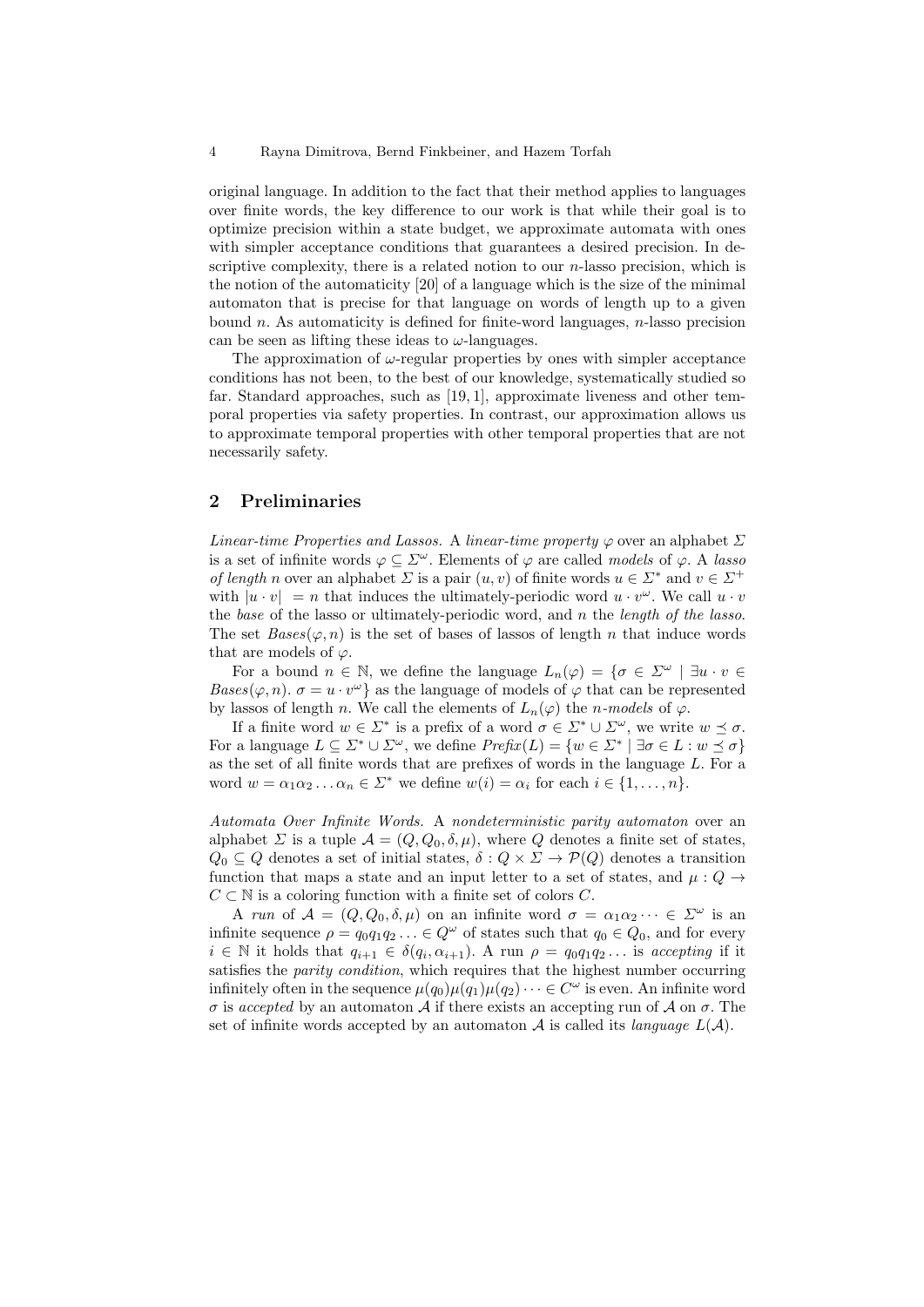We say that a run  $\rho$  has size  $n \in \mathbb{N}$  if  $\rho$  is an ultimately-periodic run and n is the smallest natural number such that  $\rho = \rho_1 \cdot (\rho_2)^{\omega}$  and  $|\rho_1 \cdot \rho_2| = n$ .

An automaton is *deterministic* if  $|Q_0| = 1$ , and for all states q and input letters  $\alpha$ ,  $|\delta(q,\alpha)| < 1$ . For a deterministic automaton we will see  $\delta$  as a partial function  $\delta: Q \times \Sigma \to Q$ . We use the notation  $\delta(q, \alpha) = \emptyset$  to denote that state q has no successor for the letter  $\alpha$ . We define the size  $|\mathcal{A}|$  of an automaton  $\mathcal{A}$  to be the number of its states, i.e.,  $|\mathcal{A}| = |Q|$ .

A parity automaton is called a *Büchi automaton* if and only if the image of  $\mu$  is contained in  $\{1, 2\}$ , and a *safety* automaton if the image of  $\mu$  is  $\{0\}$ . Büchi automata are denoted by  $(Q, Q_0, \delta, F)$ , where  $F \subseteq Q$  denotes the states with the higher color. Safety automata are denoted by  $(Q, Q_0, \delta)$ . A run of a Büchi automaton is thus accepting, if it contains infinitely many visits to  $F$ . For safety automata, every infinite run is accepting.

We define an *automaton type* to indicate whether the automaton is deterministic or nondeteministic, and its acceptance condition. We abbreviate deterministic as D and nondeterministic as N. For the acceptance conditions we use the abbreviations  $P$  (parity) and  $B$  (Büchi). Thus, for example, DPA stands for deterministic parity automaton, while NBA stands for Nondeterministic Büchi automaton.

## 3 Lasso-precise Approximations of Linear-time Properties

We begin this section with a formal definition of the approximation of linear-time properties discussed in the introduction. More precisely, we introduce the notion of lasso-precise under- and overapproximation of a linear-time property  $\varphi$  for a given bound  $n \in \mathbb{N}$ , in which we underapproximate (overapproximate)  $\varphi$  with a linear-time property that has the same  $n$ -models as  $\varphi$ . That is, the approximation is precise for n-models.

#### 3.1 Lasso-precise Approximations

Definition 1 (Lasso-precise Underapproximation). For a bound  $n \in \mathbb{N}$ , we say that a linear-time property  $\varphi'$  is an n-lasso-precise underapproximation of a linear-time property  $\varphi$ , denoted  $\varphi' \subseteq_n \varphi$ , if  $\varphi' \subseteq \varphi$  and  $L_n(\varphi') = L_n(\varphi)$ .

**Definition 2** (Lasso-precise Overapproximation). For a bound  $n \in \mathbb{N}$ , we say that a linear-time property  $\varphi'$  is an n-lasso-precise overapproximation of a linear-time property  $\varphi$ , denoted  $\varphi' \supseteq_n \varphi$ , if  $\varphi' \supseteq \varphi$  and  $L_n(\varphi') = L_n(\varphi)$ .

In the rest of the paper we focus on underapproximations. All the results extend easily to lasso-precise overapproximations. In fact, if we have also the complement language of  $\varphi$ , an *n*-lasso-precise overapproximation of a property  $\varphi$  can be computed by computing an *n*-lasso-precise underapproximation of the complement of  $\varphi$ .

In the next sections we show how to construct automata for  $n$ -lasso-precise approximations of linear-time properties. For a property  $\varphi$  the automata will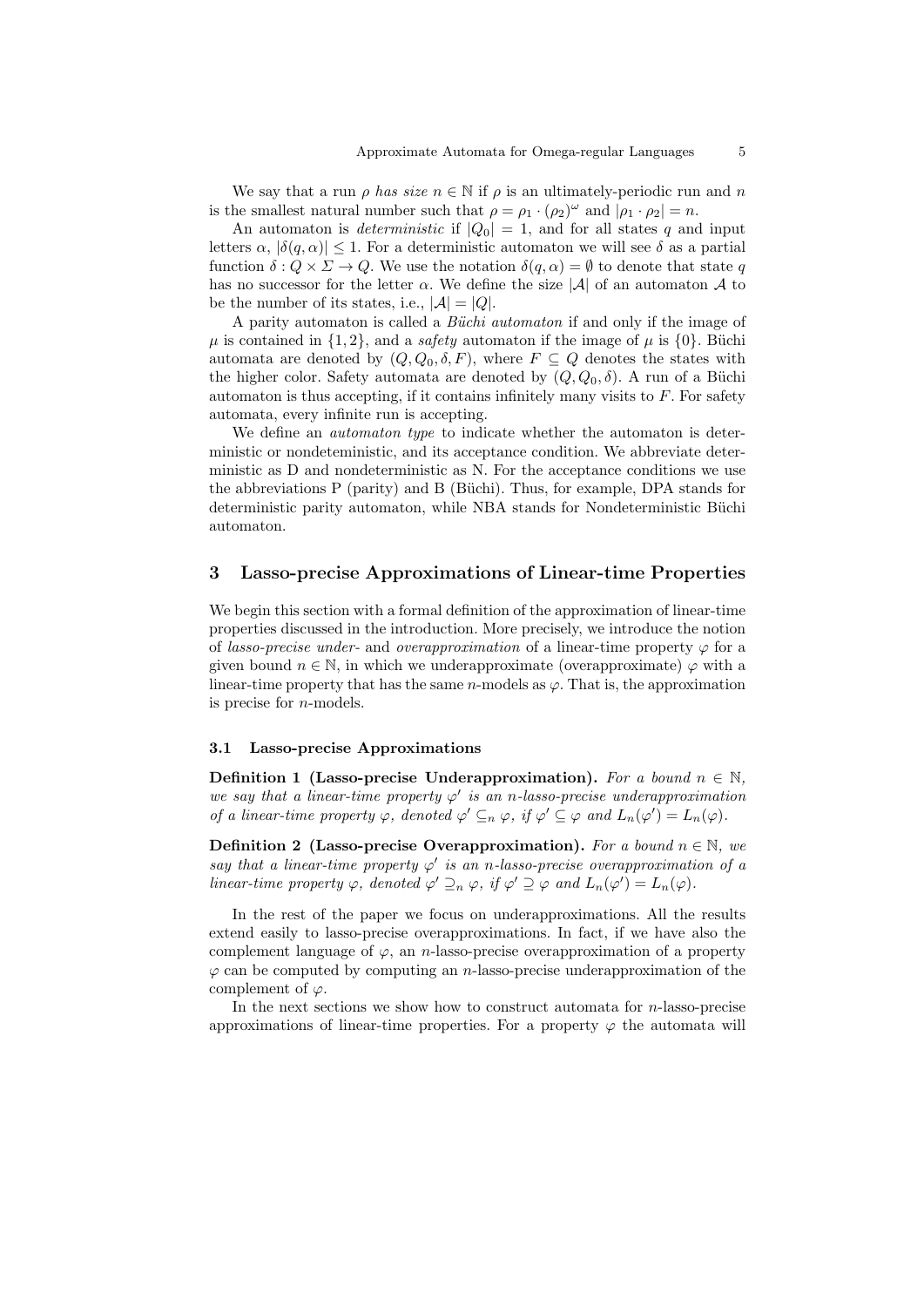recognize the language  $L_n(\varphi)$ . This language includes also all words in  $\varphi$  that are representable by a lasso of size  $n' \leq n$ , a fact that we establish with the next lemma.

**Lemma 1.** For any linear-time property  $\varphi$  and bounds  $n, n' \in \mathbb{N}$ , we have that  $L_n(\varphi) \subseteq L_{n'}(\varphi)$ , if  $n \leq n'$ .

*Proof.* Every lasso of length  $n$  can be unrolled to a lasso of length  $n'$  by unrolling the loop  $n' - n$  times.  $□$ 

#### 3.2 The Size of Lasso-precise Automata for Linear-time Properties

Since for any  $\varphi$  the language  $L_n(\varphi)$  is a safety language, we can always construct a deterministic safety automaton that is  $n$ -lasso-precise. In the following we provide a construction which yields a deterministic safety automaton for a language  $L_n(\varphi)$ , and establish a lower bound on the size of an automaton for  $L_n(\varphi)$ .

Theorem 1 (Safety automata for n-lasso-precise approximations). For every linear-time property  $\varphi$  over an alphabet  $\Sigma$  and a bound  $n \in \mathbb{N}$ , there is a deterministic safety automaton A of size  $O(|\Sigma|^n \cdot 2^{n \log n})$ , such that  $L(\mathcal{A}) \subseteq_n \varphi$ .

Idea  $\mathcal B$  Construction. The automaton A accepts a word in two phases. The states used in the first phase are of the form  $w \cdot \#^{m-1} \in (\Sigma \cup \{\#\})^n$ , where w is the portion of the prefix of length  $n$  of the input word that has been read so far. In this phase, the automaton reads the prefix of length  $n$  and stores it in the automaton state. Once the whole prefix is read, it checks whether the prefix of length n is in  $Bases(\varphi, n)$ . If this is the case, then it transitions to the second phase, and checks if the word being read is an n-lasso, with this base.

The states in the second phase are of the form  $(w,(t_1,\ldots,t_n)) \in \mathbb{Z}^n \times$  $\{-, 1, \ldots, n\}^n$ , where  $w \in \mathbb{Z}^n$  is the prefix read in the first phase, and  $(t_1, \ldots, t_n)$ are indices of letters in  $w$ , whose role is explained below. To check that the word is an n-lasso, the automaton has to check if for some  $\ell \in \{1, \ldots, n\}$  the input word is of the form  $w(1) \dots w(\ell-1)(w(\ell) \dots w(n))^{\omega}$ , that is, there is an  $\ell$  which is a loop start position. To this end, the automaton tracks the possible loop start positions, starting with all positions, and for each new letter  $\alpha$  it eliminates those positions that are not compatible with  $\alpha$ . More precisely, if the automaton reads a letter  $\alpha$  in state  $(w,(t_1,\ldots,t_n))$ , it uses each  $t_i$  to check whether the loop can start in position *i* of w. Intuitively,  $t_i$  is a position in w that points to the letter that has to be read next in order for  $i$  to still be a possible loop start position. If the next letter  $\alpha$  is not the same as  $w(t_i)$ , then i cannot be a loop start position, and  $t_i$  is eliminated by replacing it by  $-$ . Otherwise,  $t_i$  is incremented, or set back to the loop start i if the end of w is reached. A run of  $A$  is accepting if it never reaches a state  $(w, (-, \ldots, -))$ , that is, a state in which each position is no longer a possible start of a loop.

Formally, the states of the automaton are given by  $\mathcal{A} = (Q, \{q_0\}, \delta)$  where: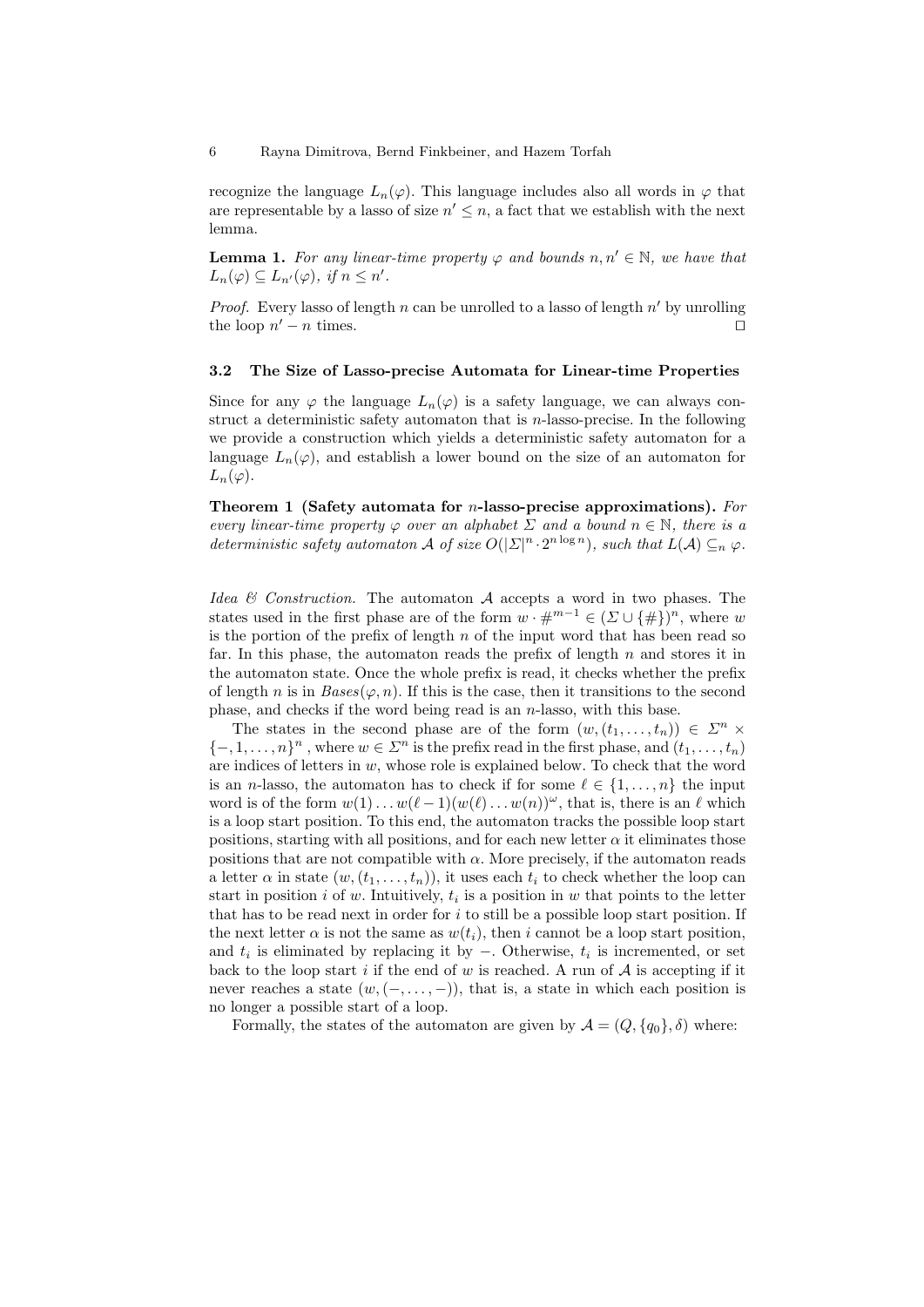- $Q = Q_1 ∪ Q_2$ , where  $Q_1 = (\Sigma ∪ {\#})^n$  and  $Q_2 = \Sigma^n × {-, 1, ..., n}^n$
- In the initial state no letter has been read:  $q_0 = \#^n$ .

– The transition relation  $\delta$  is defined as follows.

• In the first phase if we are at a state  $q = w \cdot \#^m$  for some  $1 \lt m \leq n$ and  $w \in \mathbb{Z}^{n-m}$ , then

$$
\delta(q,\alpha) = w \cdot \alpha \cdot \#^{m-1}
$$

• In the transition between the first and the second phase, which happens once the prefix of length  $n$  has been read, and when we are at a state  $q = w \cdot #$  for some  $w \in \mathbb{Z}^{n-1}$  the transition is given by

$$
\delta(q,\alpha)=(w\cdot\alpha,(t_1,\ldots,t_n))
$$

where

$$
t_i = \begin{cases} i & w(1) \dots (w(i) \dots w(n))^{\omega} \in \varphi \\ - & \text{otherwise} \end{cases}
$$

Note that determining the successor state in this case requires checking if a given word is in  $\varphi$ . Initially, only loop start positions i for which  $w(1)\dots(w(i)\dots w(n))^{\omega} \in \varphi$  are allowed, so the second phase starts with state  $(w,(t_1,\ldots,t_n))$ , in which each pointer  $t_i$  points to the start of the corresponding loop if  $w(1)...(w(i)...w(n))^{\omega} \in \varphi$ , and is set to − otherwise.

• In the second phase, for a state  $q = (w,(t_1,\ldots,t_n))$  with  $w \in \mathbb{Z}^n$  and where there exists  $i \leq n$  with  $t_i \neq -$ , the transition for such a state is given by

$$
\delta(q,\alpha)=(w,(t'_1,\ldots,t'_n))
$$

where

$$
t'_{i} = \begin{cases} - & t_{i} = - \\ & \text{or } w(t_{i}) \neq \alpha \\ t_{i} + 1 & t_{i} < n \ \land \ w(t_{i}) = \alpha \\ i & t_{i} = n \ \land \ w(t_{i}) = \alpha \end{cases}
$$

Here we track valid loop start position as follows. If  $\alpha \neq w(t_i)$ , then the loop start *i* is eliminated by replacing  $t_i$  by  $\text{-}$ . Otherwise, we move the pointer one step to the right by incrementing  $t_i$ . In case  $t_i$  is equal to  $n$ , i.e., at the end of the lasso,  $t_i$  is reset to the corresponding loop start position i.

• If only – remain in the tuple  $(t_1, \ldots, t_n)$ , the automaton rejects

$$
\delta((w, (-, \ldots, -)), \alpha) = \emptyset
$$

for any  $w \in \mathbb{Z}^n$ .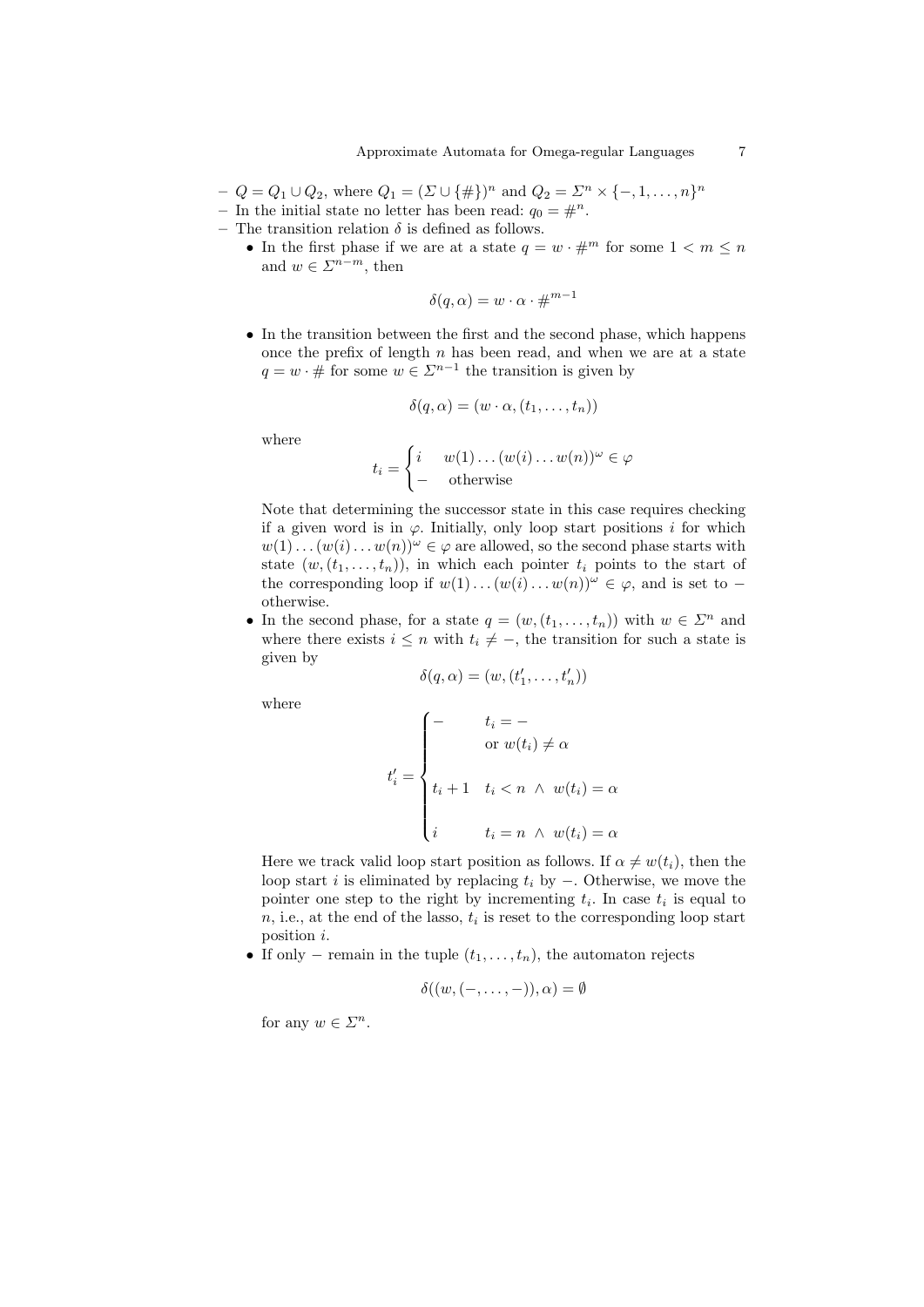The number of states in  $Q_1$  is  $(|\Sigma|+1)^n$ , and for  $Q_2$  it is  $|\Sigma|^n \cdot (n+1)^n$ .  $\Box$ 

The number of states of the deterministic safety automaton defined above is exponential in the parameter  $n$  on the length of the lassos for which the approximation should be precise. In the next theorem we exhibit a family of linear-time properties for which this exponent is unavoidable, that is, the minimal  $n$ -lassoprecise NPA has size exponential in  $n$ .

**Theorem 2.** There is a family of linear-time properties  $\varphi_n$  for  $n \in \mathbb{N}$  over an alphabet  $\Sigma$ , such that, every parity automaton that is n-lasso-precise for  $\varphi_n$  has at least  $|\Sigma|^n$  states.

*Proof.* Let  $\Sigma$  be an alphabet. We define  $\varphi_n = {\sigma^{\omega} \mid \sigma \in \Sigma^n}$  for  $n \in \mathbb{N}$ . We show that the family  $\varphi_n$  of linear-time properties has the required properties.

Fix  $n \in \mathbb{N}$ , and consider the language  $\varphi_n$ . By definition of  $\varphi_n$ , every lassoprecise automaton for  $\varphi_n$  for the bound n is in fact an automaton for  $\varphi_n$ . Let  $\mathcal{A} = (Q, Q_0, \delta, \mu)$  be a nondeterministic parity automaton for  $\varphi_n$ . For each  $\sigma^{\omega} \in$  $\varphi_n$  there exists at least one accepting run  $\rho = q_0 q_1 q_2, \dots$  of A on  $\sigma^{\omega}$ . We denote with  $q(\rho, n)$  the state  $q_n$  that appears at the position indexed n of a run  $\rho$ . Let us define the set

$$
Q_n = \{ q(\rho, n) \mid \exists \sigma^{\omega} \in \varphi_n : \rho \text{ is an accepting run of } A \text{ on } \sigma^{\omega} \}.
$$

That is,  $Q_n$  consists of the states that appear at position n on some accepting run on some word from  $\varphi_n$ . We will show that  $|Q_n| \geq |\Sigma|^n$ .

Assume that this does not hold, that is,  $|Q_n| < |\Sigma|^n$ . Since  $|\varphi_n| = |\Sigma|^n$ , this implies that there exist  $\sigma_1, \sigma_2 \in \Sigma^n$ , such that  $\sigma_1 \neq \sigma_2$  and there exists accepting runs  $\rho_1$  and  $\rho_2$  of A on  $\sigma_1^{\omega}$  and  $\sigma_2^{\omega}$  respectively, such that  $q(\rho_1, n) = q(\rho_2, n)$ . That is, since we assumed that the number of states in  $Q_n$  is smaller than the number of words in  $\varphi_n$ , there must be two different words who have accepting runs visiting the same state at position n. We now construct a run  $\rho_{1,2}$  that follows  $\rho_1$  for the first n steps, ending in state  $q(\rho_1, n)$ , and from there on follows  $\rho_2$ . It is easy to see that  $\rho_{1,2}$  is a run on the word  $\sigma_1 \cdot \sigma_2^{\omega}$ . It is accepting, since  $\rho_2$  is accepting. This is a contradiction, since  $\sigma_1 \cdot \sigma_2^{\omega} \notin L(\mathcal{A})$  as  $\sigma_1 \neq \sigma_2$ .

Thus, we have shown that  $|Q| \geq |Q_n| \geq |\Sigma|^n$ . Since A was an arbitrary NPA for  $\varphi_n$ , this implies that the minimal NPA for  $\varphi_n$  has at least  $|\Sigma|^n$  states.  $\Box$ 

In the theorems above we established an upper and a lower bound on the size of automata for n-lasso-precise approximations. These bounds are independent of the way the original language is represented. If a language L is given as an  $\omega$ automaton, this automaton is clearly an automaton for the most precise n-lassoprecise underapproximation of  $L$ . In practice, however, we might be interested in finding a smaller/minimal automaton of the same type for an n-lasso-precise approximation of  $L$ . Note that the minimal *n*-lasso-precise automaton of the same type will never be larger than the given automaton.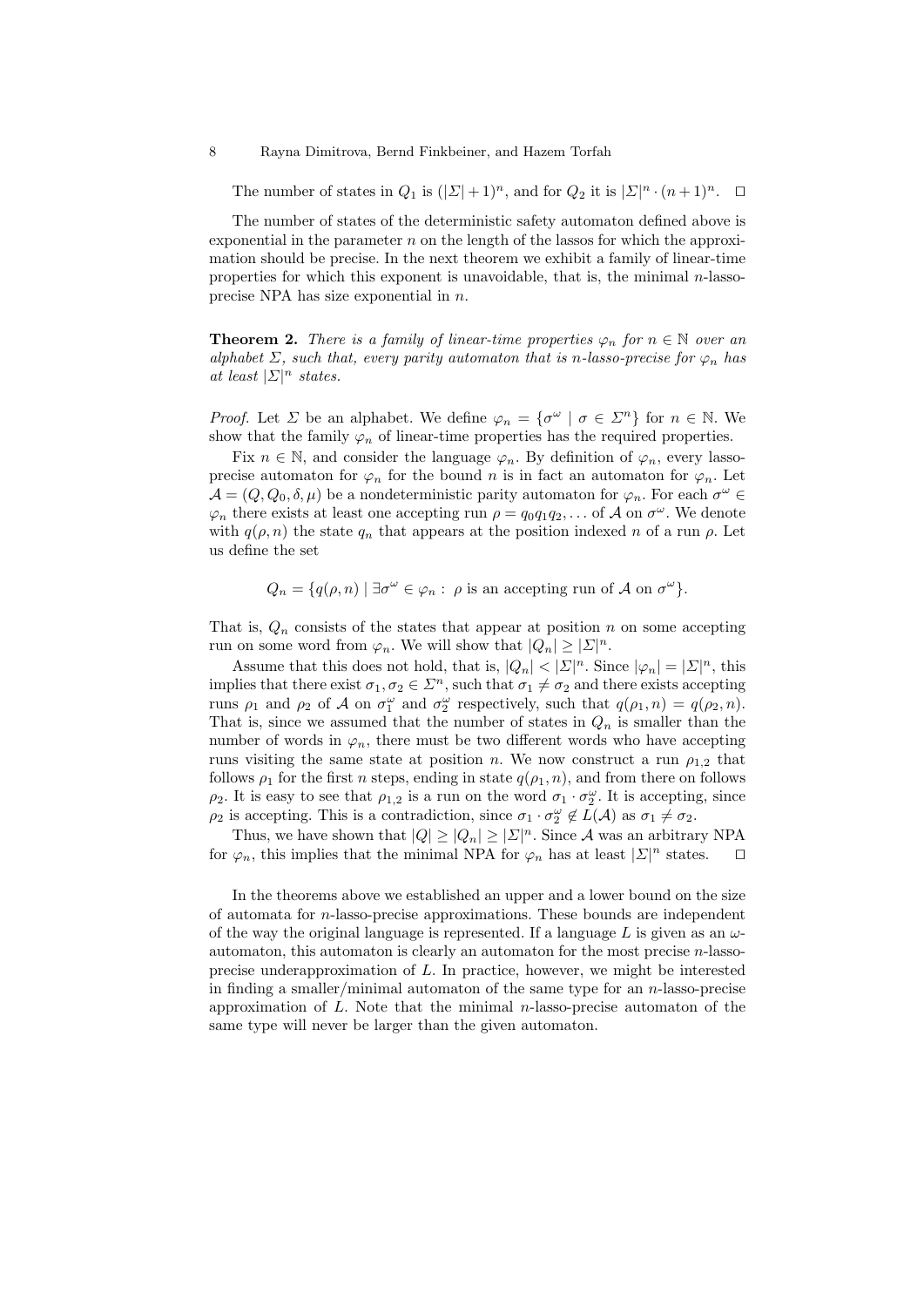## 3.3 Lasso-precise Approximations with Simpler Acceptance Conditions

We now turn to establishing the upper bounds for approximating Büchi automata with safety automata, and, more generally, approximating parity automata with parity automata with fewer colors. More precisely, we present constructions for approximating linear-time properties with automata with certain acceptance conditions and show that the size of the constructed automaton is polynomial in the size of an automaton for the original property.

Theorem 3 (Approximating Büchi automata by safety automata). For every (deterministic or nondeterministic) Büchi automaton  $\mathcal{A} = (Q, Q_0, \delta, F)$ and a bound  $n \in \mathbb{N}$ , there is a (deterministic or nondeterministic, respectively) safety automaton  $\mathcal{A}'$  with  $n \cdot |Q \setminus F|^2 + |F|$  states, such that,  $L(\mathcal{A}') \subseteq_n L(\mathcal{A})$ .

Idea & Construction. We construct a safety automaton  $A'$  using the following idea: If an ultimately-periodic word  $\sigma = u \cdot v^{\omega}$  with  $|u \cdot v| = n$  is accepted by a Büchi automaton  $\mathcal{A} = (Q, Q_0, \delta, F)$ , then A has a run for  $\sigma$ , where it takes no more than  $n \cdot |Q \setminus F|$  steps to observe a state in F, and, furthermore F is visited at least once every  $n \cdot |Q \setminus F|$  steps. In the automaton  $\mathcal{A}'$ , we keep track of the number of steps without seeing an accepting state, and reset the counter every time we visit one. If the counter exceeds  $n \cdot |Q \setminus F|$ , then  $\mathcal{A}'$  rejects.

Formally, we define  $\mathcal{A}' = (Q', Q'_0, \delta')$  as follows:

- $Q' = ((Q \setminus F) \times \{1, ..., n \cdot | Q \setminus F]\}) \cup (F \times \{0\})$
- $-Q'_0 = (Q_0 \cap F) \times \{0\} \cup (Q_0 \setminus F) \times \{1\}$
- For the transition relation we distinguish two cases. For  $c < n \cdot |Q \setminus F|$

 $\delta((q, c), \alpha) = \{(q', d) | q' \in \delta(q, \alpha), d = 0 \text{ if } q' \in F, d = c + 1 \text{ if } q' \notin F\}$ 

otherwise  $\delta((q, c), \alpha) = \emptyset$ .

Note that, if the given Büchi automaton is deterministic, then our construction also produces a deterministic safety automaton. ⊓⊔

Theorems 1 and 3 provide safety automata of different sizes: the safety automaton obtained by Theorem 1 is exponential in the bound, the safety automaton obtained by Theorem 3 is linear in the bound. The reason for this difference is that the size of the automaton constructed according to Theorem 1 is independent of the linear-time property, whereas the size of the automaton constructed according to Theorem 3 is for a specific linear-time property (given as a Büchi automaton, whose size enters as a quadratic factor). The following theorem shows that a further reduction, below the linear number of states in the bound, is impossible.

**Theorem 4.** There is a linear-time property  $\varphi$ , such that, for every bound  $n \in$ N, every safety n-lasso-precise automaton for  $\varphi$  has at least n states.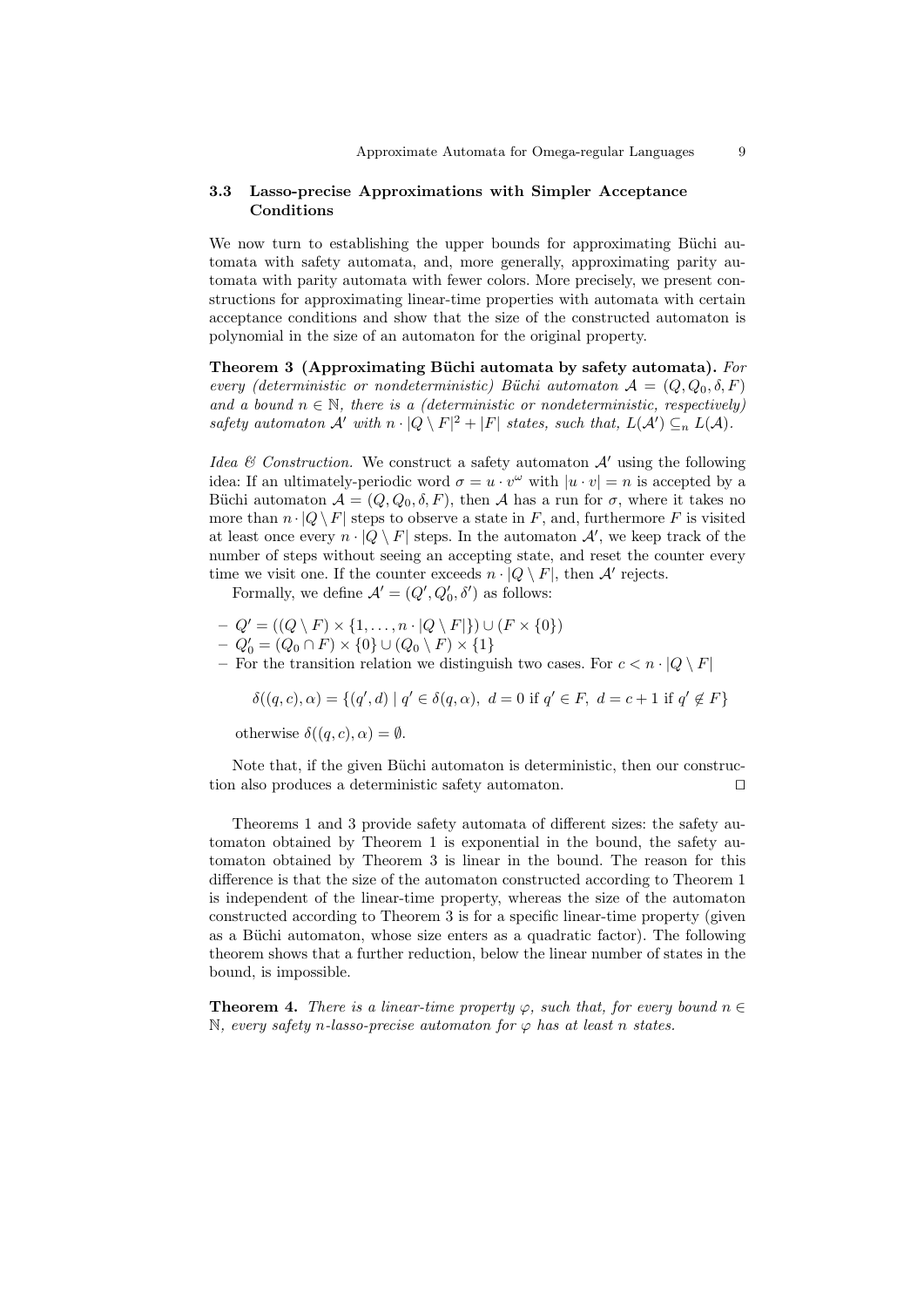*Proof.* Let  $\Sigma = \{0, 1\}$ . We define  $\varphi$  as the language over  $\Sigma$  that consists of all words where the letter 1 occurs infinitely often. Let  $\mathcal{A} = (Q, Q_0, \delta)$  be a safety n-lasso-precise automaton for  $\varphi$ . We consider the set  $Q' \subseteq Q$  of states on the first n positions of an accepting run of the word  $(0^{n-1})^{\omega}$ . We show that  $|Q'| = n$ and, therefore,  $|Q| > n$ .

Assume that this does not hold, i.e.,  $|Q'| < n$ ; then some state q must appear on two different positions among the first  $n$  positions of the run. By repeating the part of the run between the two occurrences of  $q$  infinitely often, we obtain an accepting run for the word  $0^\omega$ , which contradicts our assumption that A is  $n$ -lasso-precise for  $\varphi$ . □

With a construction similar to Theorem 3, we can approximate a parity automaton with  $m + 1$  colors by a parity automaton with m colors.

Theorem 5 (Approximating parity automata by parity automata with one color less). For every deterministic parity automaton  $A = (Q, Q_0, \delta, \mu)$ with  $m + 1$  colors and a bound  $n \in \mathbb{N}$ , there is a deterministic parity automaton  $\mathcal{A}'$  with m colors and  $n \cdot |Q \setminus F|^2 + |F|$  states, where F is the set of states with highest color, such that  $L(\mathcal{A}') \subseteq_n L(\mathcal{A})$ .

By iteratively applying Theorem 5, we can approximate any parity automaton with m colors by a corresponding parity automaton with  $m' < m$  colors. This, however, will incur a blow-up in the size of the automaton that is exponential in the number  $m$  of colors. We now provide a direct construction, which is polynomial both in  $m$  and in the size of  $A$ .

Theorem 6 (Approximating parity automata by parity automata with **fewer colors).** For every deterministic parity automaton  $A = (Q, Q_0, \delta, \mu)$  with m colors, a bound  $n \in \mathbb{N}$  and  $0 < m' < m$ , there is a deterministic parity automaton A' with m' colors and  $(n \cdot |Q| + 1) \cdot |Q| \cdot (m - m' + 2)$  states such that  $L(\mathcal{A}') \subseteq_n \mathcal{L}(\mathcal{A})$ .

Idea & Construction. Our automaton construction is based on the following idea. An ultimately-periodic word in  $L(\mathcal{A})$  representable by a lasso of length n has an ultimately-periodic run in A of size at most  $n \cdot |Q|$ . The ultimately-periodic run is accepting if the highest color occurring in its period is even. For a given ultimately-periodic word with lasso of length n, our constructed automaton  $\mathcal{A}'$ checks whether this word has an ultimately-periodic accepting run of size  $n \cdot |Q|$ in  $A$ . Adapting the same idea as in Theorem 3, we check whether the colors we wish to eliminate appear within  $n \cdot |Q|$  steps. We reject words with runs where these colors appear with distances larger than  $n \cdot |Q|$ . On the other runs we use the acceptance condition of the remaining colors.

Let  $\mathcal{A} = (Q, Q_0, \delta, \mu)$  where  $\mu : Q \to \{0, \ldots, m-1\}$ . We construct the parity automaton  $\mathcal{A}' = (Q', Q'_0, \delta', \mu')$  with  $\mu' : Q \to \{0, \ldots, m' - 1\}$  and where:

$$
Q' = (Q \times \{0, \dots, n \cdot |Q|\}) \cup (Q \times \{0, \dots, n \cdot |Q|\} \times \{-1, m', \dots, m-1\})
$$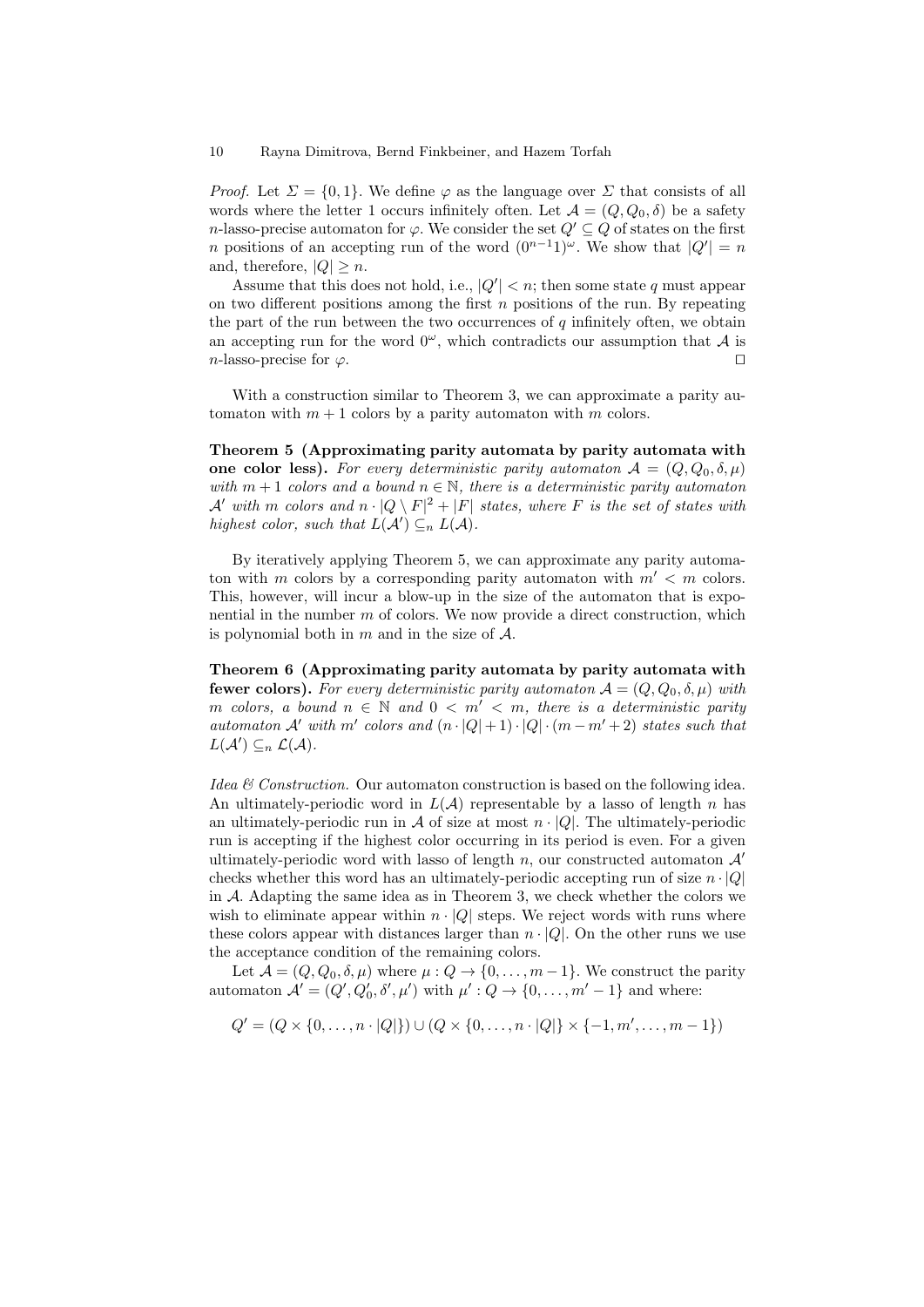and

$$
Q_0' = \{(q, 0) \mid q \in Q_0\}.
$$

The transition relation and coloring function are given as follows. In contrast to Theorem 3 we now need to first check which is the highest color that appears in the period of the run. This check is done respecting the following cases.

Case (1): 
$$
\delta'((q, c), \alpha) = \{(q', c + 1) | q' \in \delta(q, \alpha)\}
$$
 if  $c < n \cdot |Q| - 1$ 

As we are only interested in the highest color that appears in the period of the run, case (1) makes sure that we reach this period by skipping the first  $n \cdot |Q|$ steps, i.e., we simply follow the transition relation of  $A$  and increase the counter (denoted by c).

Case (2): 
$$
\delta'((q, c), \alpha) = \{(q', 0, \mu(q')) \mid q' \in \delta(q, \alpha), \mu(q') \ge m'\} \cup \{(q', 0, -1) \mid q' \in \delta(q, \alpha), \mu(q') < m'\}
$$
 if  $c = n \cdot |Q| - 1$ 

In Case (2) is the transition to the second phase, once we have skipped the first  $n \cdot |Q|$  states. From here on we save the highest color seen that is larger than  $m'-1$ .

Case (3): 
$$
\delta'((q, c, h), \alpha) = \{(q', 0, \mu(q')) \mid q' \in \delta(q, \alpha), \mu(q') > h, \mu(q') \ge m'\} \cup
$$
  
\n $\{(q', 0, h) \mid q' \in \delta(q, \alpha), \mu(q') = h\} \cup$   
\n $\{(q', c + 1, h) \mid q' \in \delta(q, \alpha), \mu(q') < h \lor \mu(q') < m'\}$   
\nif  $c \le n \cdot |Q| - 1$ 

In case (3) we track the highest color h seen so far. If h is higher than  $m' - 1$  we save this color and check how long it takes for this color to reappear. In case it appears in less that  $n \cdot |Q|$  steps  $(\mu(q') = h)$  we reset the counter for this color. If a higher color is observed  $(\mu(q') > h)$ , h is replaced by the color and the counter is reset.

Case (4): 
$$
\delta'((q, c, h), \alpha) = \{(q', c, h) | q' \in \delta(q, \alpha), \mu(q') < m'\}\
$$
  
if  $c = n \cdot |Q|$  and  $h = -1$ 

In the case where the counter exceeds  $n \cdot |Q|$  for some saved color, the automaton rejects, but only if colors higher than  $m'$  were observed along the way. Otherwise, the automaton  $A'$  accepts as  $A$  with the non-eliminated colors. The coloring function is defined as follows

$$
\mu'(\tilde{q}) = \begin{cases}\n0 & \tilde{q} = (q, c) \\
1 & \tilde{q} = (q, c, h), \ 0 \le c < n \cdot |Q|, h \text{ is odd} \\
0 & \tilde{q} = (q, c, h), \ 0 \le c < n \cdot |Q|, h \text{ is even} \\
\mu(q) & \tilde{q} = (q, c, -1), \ c = n \cdot |Q|\n\end{cases}
$$

⊓⊔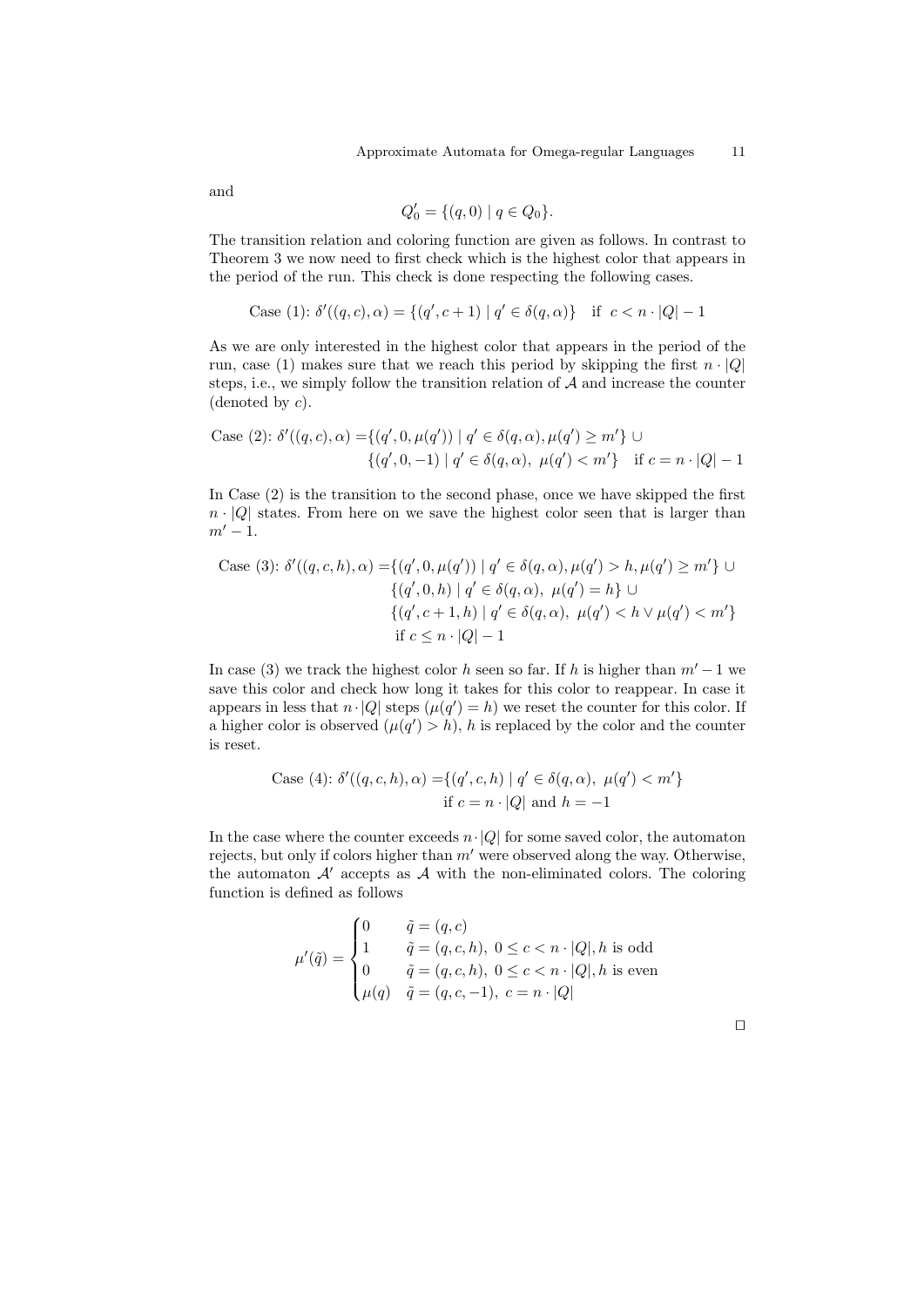With this, we conclude the study of the approximation of linear-time properties represented by  $\omega$ -automata with lasso-precise automata with simpler acceptance conditions preserving their determinism. In the next subsection, we turn to the approximation of nondeterministic automata with lasso-precise deterministic automata.

### 3.4 Lasso-precise Deterministic Approximations

We now study lasso-precise approximations from the point of view of the determinism of the automata representing  $\omega$ -regular languages. The complexity of determinizing  $\omega$ -automata, in particular the construction of deterministic parity automata, has been studied extensively (cf. [18]). The size of the deterministic automaton that recognizes the same language as the given nondeterministic automaton is, in the worst case, exponential in the number of states of the given automaton. By contrast, the size of the deterministic safety automaton provided by Theorem 1 is independent of the given language and exponential only in the bound. For small bounds, Theorem 1 thus provides a deterministic lasso-precise approximation with a small number of states. The following theorem shows that, for large bounds, it is not, in general, possible to produce small deterministic lasso-precise approximations. If the bound is as large as the number of states of the given nondeterministic automaton, then the deterministic lasso-precise approximation has, in the worst case, an exponential number of states.

**Theorem 7.** For every  $k \in \mathbb{N}$  there exists a nondeterministic parity automaton A with  $O(k)$  states, such that, for every bound  $n \geq |\mathcal{A}|$ , the minimal deterministic parity automaton  $\mathcal{A}'$  with  $L(\mathcal{A}') \subseteq_n L(\mathcal{A})$  has at least  $2^k$  states.

*Proof.* Let  $\Sigma = \{0, 1, 2\}$ , and consider the language

$$
\Omega = \{ \{0, 1\}^i \cdot 1 \cdot \{0, 1\}^{(k-1)} \cdot 2 \cdot 1^{\omega} \mid i < k \}.
$$

That is,  $\Omega$  consists of the infinite words over  $\{0, 1, 2\}$  in which the letter 2 appears exactly once, and the letter exactly  $k$  positions prior to that is a 1, preceded by at most  $k-1$  letters.

We can construct a nondeterministic parity automaton  $\mathcal{A} = (Q, Q_0, \delta, \mu)$ for  $\Omega$  with  $2k + 1$  states as follows. We let  $Q = \{0, 1\} \times \{1, ..., k\} \cup \{q_a\}$  and  $Q_0 = \{(0, 1)\}\.$  The function  $\mu$  is such that  $\mu(q_a) = 0$ , and  $\mu(q) = 1$  for all  $q \neq q_a$ . We define the transition relation  $\delta$  such that  $\delta(q_a, 1) = \{q_a\}$  and  $\delta(q_a, \alpha) = \emptyset$  if  $\alpha \in \{0,2\}$  and

$$
\delta((b,i),\alpha) = \begin{cases}\n\{(0,i+1)\} & \text{if } b = 0, i < k, \alpha = 0, \\
\{(0,i+1),(1,1)\} & \text{if } b = 0, i < k, \alpha = 1, \\
\{(1,1)\} & \text{if } b = 0, i = k, \alpha = 1, \\
\{(1,i+1)\} & \text{if } b = 1, i < k, \alpha \neq 2 \\
\{q_a\} & \text{if } b = 1, i = k, \alpha = 2.\n\end{cases}
$$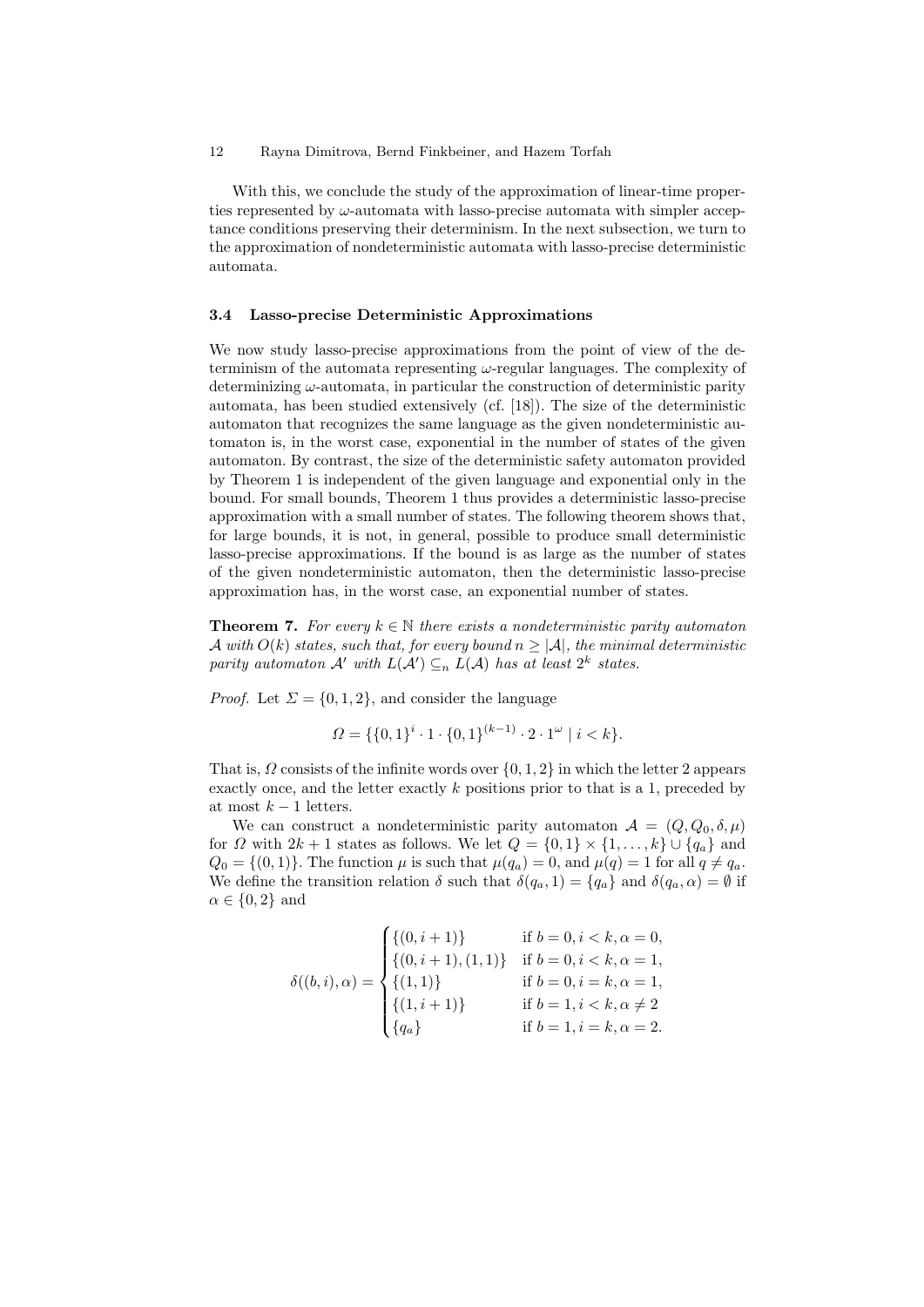Let  $n \in \mathbb{N}$  be a bound such that  $n \geq 2k + 1$ , and let A' be a DPA such that  $L(\mathcal{A}') \subseteq_n L(\mathcal{A})$ . By the definition of  $\Omega$  and the fact that  $n \geq 2k+1$  we have that  $L(\mathcal{A}') = \Omega$ . We will show that  $\mathcal{A}'$  has at least  $2^k$  states.

Suppose that  $|\mathcal{A}'| < 2^k$ . This means that there exist two different words  $\sigma_1, \sigma_2 \in \{0,1\}^k$  such that A' ends up in the same state when run on  $\sigma_1 =$  $\alpha_{1,1} \ldots \alpha_{1,k}$  and when run on  $\sigma_2 = \alpha_{2,1} \ldots \alpha_{2,k}$ . Since  $\sigma_1$  and  $\sigma_2$  are different, there must exist an i such that  $\alpha_{1,i} \neq \alpha_{2,i}$ . W.l.o.g., suppose that  $\alpha_{1,i} = 1$  and  $\alpha_{2,i} = 0$ . Let  $\sigma = 1^{i-1} \cdot 2 \cdot 1^{\omega}$ . Consider the words  $\sigma_1 \cdot \sigma$  and  $\sigma_2 \cdot \sigma$ . In  $\sigma_1 \cdot \sigma$ , the letter appearing k positions before the letter 2 is 1, and in  $\sigma_2 \cdot \sigma$  this letter is 0. Thus, by the definition of  $\Omega$  and  $\mathcal{A}'$  we have that  $\sigma_1 \cdot \sigma$  must be accepted by  $\mathcal{A}'$ , and  $\sigma_2 \cdot \sigma$  must be rejected, which is a contradiction with the fact that  $\mathcal{A}'$  is deterministic and the assumption that  $\sigma_1$  and  $\sigma_2$  lead to the same state.

Since  $\mathcal{A}'$  is an arbitrary deterministic parity automaton such that  $L(\mathcal{A}') \subseteq_n$  $L(\mathcal{A})$ , we conclude that the minimal such automaton has at least  $2^k$  states.  $\Box$ 

## 4 Automata with Bounded Size

In many cases, one is interested in constructing an automaton of minimal size for a given language. In this section, we solve the problem of computing  $n$ -lassoprecise automata of bounded size. By iteratively increasing the bound on the size of the automaton, this approach can be used to construct minimal automata.

Here we consider languages given as LTL formulas [16]. LTL formulas are a common starting point for many verification and synthesis approaches. Rather than going through an intermediate precise automaton, here we propose a symbolic approach that directly yields an automaton whose language is  $n$ -lassoprecise approximation for the LTL formula.

**Theorem 8.** For a linear-time property  $\varphi$  given as an LTL formula over AP, and given bounds n,  $k$  and m, deciding whether there exists a deterministic parity automaton A of size k and number of colors m, such that,  $L(A) \subseteq_n \varphi$  is in  $\Sigma_2^P$ .

Proof. We show that the problem can be encoded by a quantified Boolean formula with one quantifier alternation (2-QBF) of size polynomial in the length of the LTL formula  $\varphi$ , and the bounds  $k, n$  and m. Deciding quantified Boolean formulas in the 2-QBF fragment is in  $\Sigma_2^P$  [13].

Construction.

 $\exists \{\delta_{s,\alpha,s'} \mid s,s' \in Q, \alpha \in 2^{AP}\}.$  $\exists \{\mu_{s,c} \mid s \in Q, 0 \leq c < m\}$  $\forall \{a_j \mid a \in AP, 0 \leq j < \max\{k, n\}\}.$  $\forall \{l_j \mid 0 \leq j < \max\{k, n\}\}\$  $\forall \{s_j \mid s \in Q, 0 \leq j \leq n \cdot k\}.$  $\forall \{r_j \mid 0 \leq j < n \cdot k\}$  $\phi_{\text{DPA}}^{k,m} \wedge (\phi_{\text{loop}} \rightarrow \phi_{\mathcal{A}} \subseteq \varphi \wedge \phi_{=n})$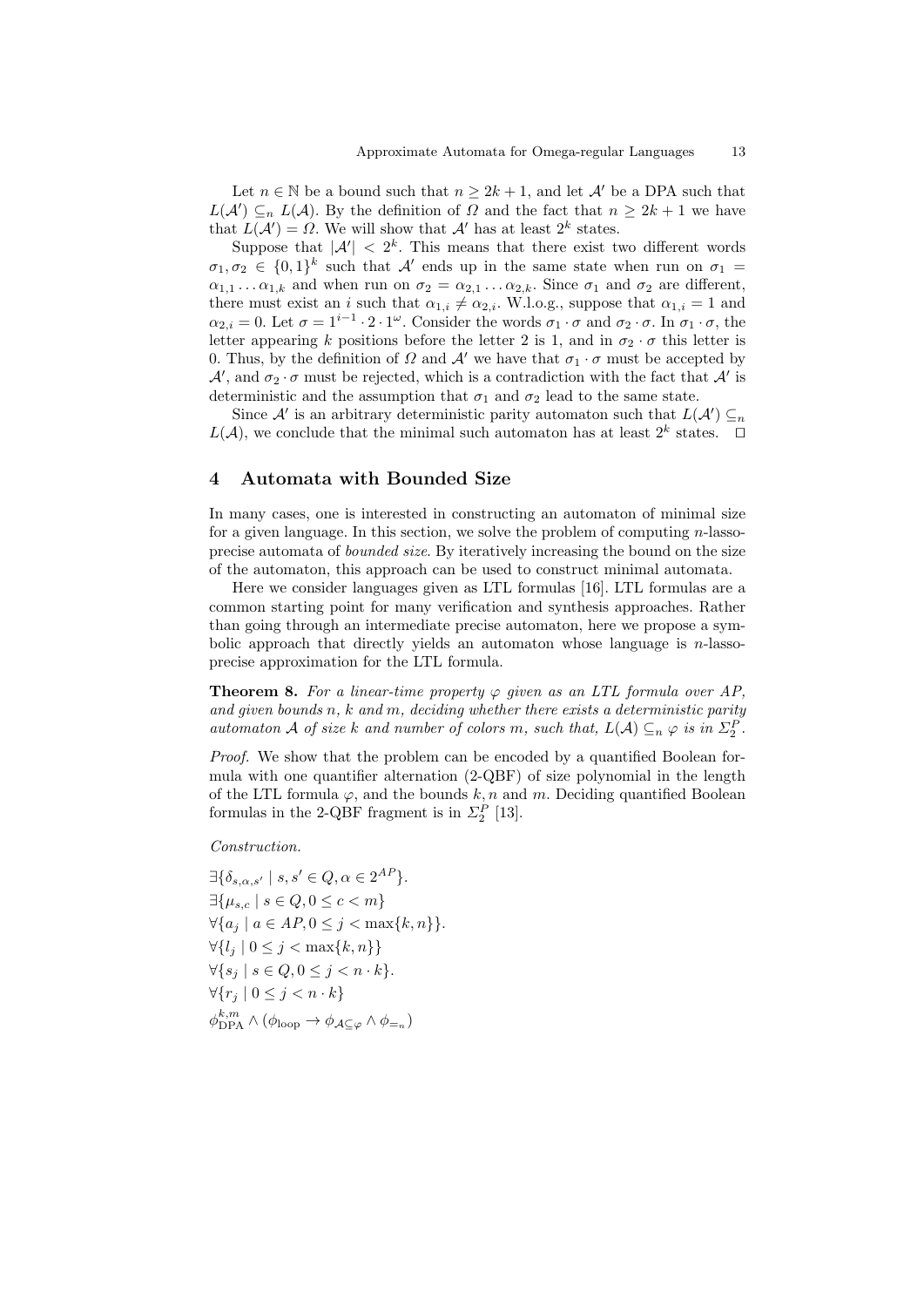where

 $- \phi_{\mathcal{A}\subseteq\varphi} \equiv \phi_{k\text{-}accrun} \wedge \phi_{\text{match}(k)} \rightarrow \phi_{\in L_k(\varphi)}$  $-\phi_{n} \equiv \phi \in L_n(\varphi) \land \phi_{\text{match}}(n \cdot k) \rightarrow \phi \in L_n(\mathcal{A})$ 

The formula encodes the existence of a deterministic parity automaton  $\mathcal{A} =$  $(Q, q_0, \delta, \mu)$  with  $L(\mathcal{A}) \subseteq_n \varphi$ . The transition relation of the automaton is encoded in the variables  $\delta_{s,\alpha,s'}$  that define whether the automaton has a transition from state  $s \in Q$  to state  $s' \in Q$  with a letter  $\alpha \in 2^{AP}$ . Additional variables  $\mu_{s,c}$ define the coloring of the states of the guessed automaton. A variable  $\mu_{s,c}$  is true if a state s has color c. Using the constraint  $\phi_{\text{DPA}}^{k,m}$  we force a deterministic transition relation for the automaton and make sure that each state has exactly one color

The relation  $\subseteq_n$  is encoded in the formula  $\phi_{\text{loop}} \to \phi_{A \subseteq \varphi} \wedge \phi_{=n}$ . To check whether  $A \subseteq_n \varphi$  we need to check that: (1) A is a strengthening of  $\varphi$ , i.e.,  $A \subseteq \varphi$ , and (2) A is precise up to ultimately-periodic words of size n, i.e.,  $L_n(A)$  =  $L_n(\varphi)$ . The strengthening is encoded in the constraint  $\phi_{\mathcal{A}\subseteq\varphi} \equiv \phi_{k\text{-accrun}} \wedge$  $\phi_{\text{match}(k)} \to \phi_{\in L_k(\varphi)}$ . To check whether A is a strengthening of  $\varphi$  we need to check that all accepting ultimately-periodic runs of size  $k$  of  $A$  induce ultimatelyperiodic words of size k that satisfy  $\varphi$ . This is encoded in the formulas  $\phi_{k\text{-accrun}}$ ,  $\phi_{match(k)}$  and  $\phi_{\in L_k(\varphi)}$ . The formula  $\phi_{match(k)}$  encodes an ultimately-periodic run in A of size k using the variables  $s_j$  for  $0 \leq j \leq k$  which determine which state of the automaton is at each position in the run and variables  $r_i$  which determine the loop of the run. The formula  $\phi_{k\text{-accrun}}$  checks whether this run is accepting by checking the highest color in the period of the run. If both formulas are satisfied then it remains to check whether the induced run satisfies  $\varphi$ , which is done using the constraint  $\phi_{\in L_k(\varphi)}$ . The constraint resembles the encoding given in [5] for solving the bounded model checking problem. It is defined over the variables  $a_j$ , where  $a \in AP$  and  $0 \leq j < k$  and the variables  $l_j$  for  $0 \leq j < k$ . A variable  $a_j$  is true if the transition at position j in the run that satisfies  $\phi_{k\text{-accrun}}$  and  $\phi_{\text{match}(k)}$  represents a letter where a is true and if  $\varphi$  allows a to be true at that position. Variables  $l_i$  define the position of the loop of the ultimately-periodic word induced by the run.

If  $\mathcal A$  satisfies the strengthening condition it remains to check whether  $\mathcal A$ accepts all ultimately-periodic words of size n that satisfy  $\varphi$ . This condition is encoded in the constraint  $\phi_{n} \equiv \phi \in L_n(\varphi) \land \phi_{\text{match}(n \cdot k)} \to \phi \in L_n(\mathcal{A})$ . If an ultimately-periodic word of size n encoded by the variables  $a_j$  for  $0 \leq j < n$  and loop variables  $l_j$  satisfies  $\varphi$  (checked by the formula  $\phi \in L_n(\varphi)$ ), then we match this ultimately-periodic word to its run in A (using the formula  $\phi_{\text{match}(n\cdot k)}$ ). Notice that we have to match the word to a run in A of size  $n \cdot k$  as words of length n might induce runs of size  $n \cdot k$ . If the latter formulas are satisfied it remains to check whether the run in the automaton is accepting.

Finally, the formula  $\phi_{\text{loop}}$  asserts that only one loop is allowed at a time. All formulas are of size polynomial in k, n, m and  $\varphi$ . □

The construction above can also be used for computing nondeterministic automata by changing the constraints on the transition relation of the automaton.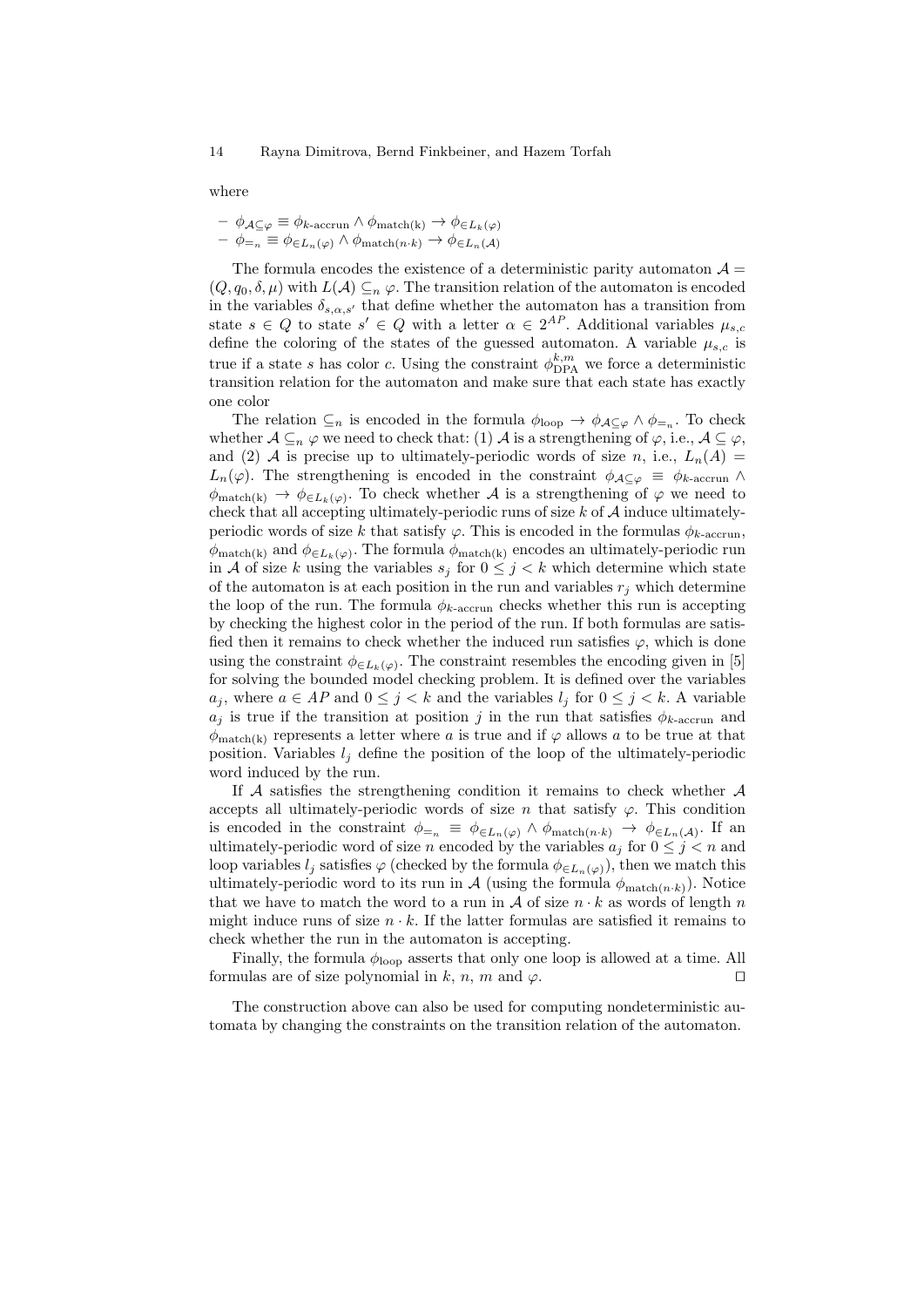## 5 Discussion

The key idea behind algorithmic methods like bounded model checking [5] and bounded synthesis [9] is that, for finite-state systems, it suffices to consider lassoshaped executions of bounded size. The notion of  $n$ -lasso-precise approximation, introduced in this paper, exploits the same observation for the construction and transformation of automata.

The new constructions for  $n$ -lasso-precise underapproximations have attractive properties. Theorem 1 shows that it is possible to approximate a given language with a deterministic safety automaton whose size is exponential in the bound, but independent of the given language. For small bounds, any language can thus be effectively approximated by a deterministic safety automaton. Theorem 6 shows that reducing the number of colors of a parity automaton incurs at most a polynomial increase in the number of states of the original automaton.

The results indicate significant potential for new verification and synthesis algorithms that work with n-lasso-precise approximations instead of precise automata. A key novelty is that our constructions allow us to approximate a given temporal property with a property of a simpler type without necessarily reducing all the way to safety. For example, we can approximate a given temporal property with a parity automaton with three colors, for which efficient synthesis algorithms exist [2].

The constructions of the paper allow us to directly construct automata for the approximations. An interesting topic for future work is to complement these constructions with fast techniques that reduce the number of states of an automaton without necessarily producing a minimal automaton. Similar techniques, which, however, guarantee full language equivalence rather than  $n$ -lasso precision, are commonly used in the translation of LTL formulas to Büchi automata (cf.  $[11]$ ).

## References

- 1. Armin Biere, Cyrille Artho, and Viktor Schuppan. Liveness checking as safety checking. Electr. Notes Theor. Comput. Sci., 66(2):160–177, 2002.
- 2. Roderick Bloem, Barbara Jobstmann, Nir Piterman, Amir Pnueli, and Yaniv Sa'ar. Synthesis of reactive(1) designs. Journal of Computer and System Sciences, 78(3):911 – 938, 2012. In Commemoration of Amir Pnueli.
- 3. Udi Boker. Why these automata types? In Gilles Barthe, Geoff Sutcliffe, and Margus Veanes, editors, LPAR-22. 22nd International Conference on Logic for Programming, Artificial Intelligence and Reasoning, volume 57 of EPiC Series in Computing, pages 143–163. EasyChair, 2018.
- 4. Hugues Calbrix, Maurice Nivat, and Andreas Podelski. Ultimately periodic words of rational w-languages. In Proceedings of the 9th International Conference on Mathematical Foundations of Programming Semantics, pages 554–566, London, UK, UK, 1994. Springer-Verlag.
- 5. Edmund Clarke, Armin Biere, Richard Raimi, and Yunshan Zhu. Bounded model checking using satisfiability solving. Form. Methods Syst. Des., 19(1):7–34, July 2001.